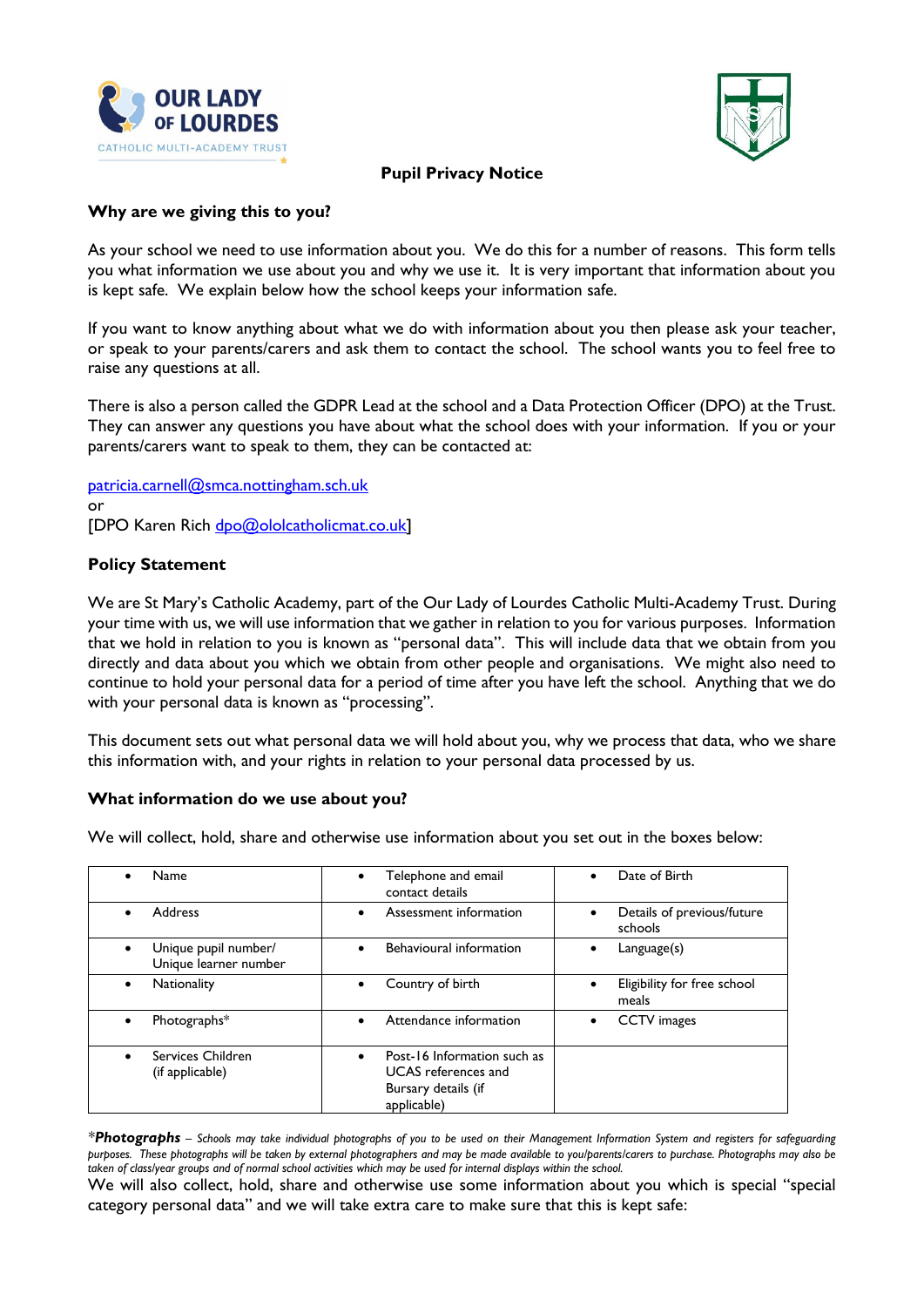| Racial or ethnic origin                              | Religious beliefs | Special educational needs<br>and disability information |
|------------------------------------------------------|-------------------|---------------------------------------------------------|
| Medical / Health information<br>Dietary requirements | Biometric data    | Information relating to<br>keeping you safe             |
| Gender                                               |                   |                                                         |

# **Where do we get this information from?**

We get this information from:

- You
- Your parents/carers
- Teachers and other staff
- People from other organisations, such as doctors or the local authority for example

## **Why do we use this information?**

We use this information for lots of reasons, including:

- To make sure that we give you a good education and to support you through this
- To make sure that we are able to address and support any educational, health or social needs you may have
- To make sure everyone is treated fairly and equally
- To keep you and everyone at the school safe and secure (providing appropriate pastoral care, including support with the safeguarding agenda)
- To deal with emergencies involving you
- To celebrate your achievements
- To comply with the law regarding data sharing
- To monitor and report on your progress and provide additional information to your parents/carers
- To facilitate school transport and trips

Some of these things we have to do by law. Other things we do because we need to so that we can run the school.

Sometimes we need permission to use your information. This includes taking pictures or videos of you to be used on our website or in the newspaper etc. Before we do these things we will ask you or if necessary your parent/carer for permission.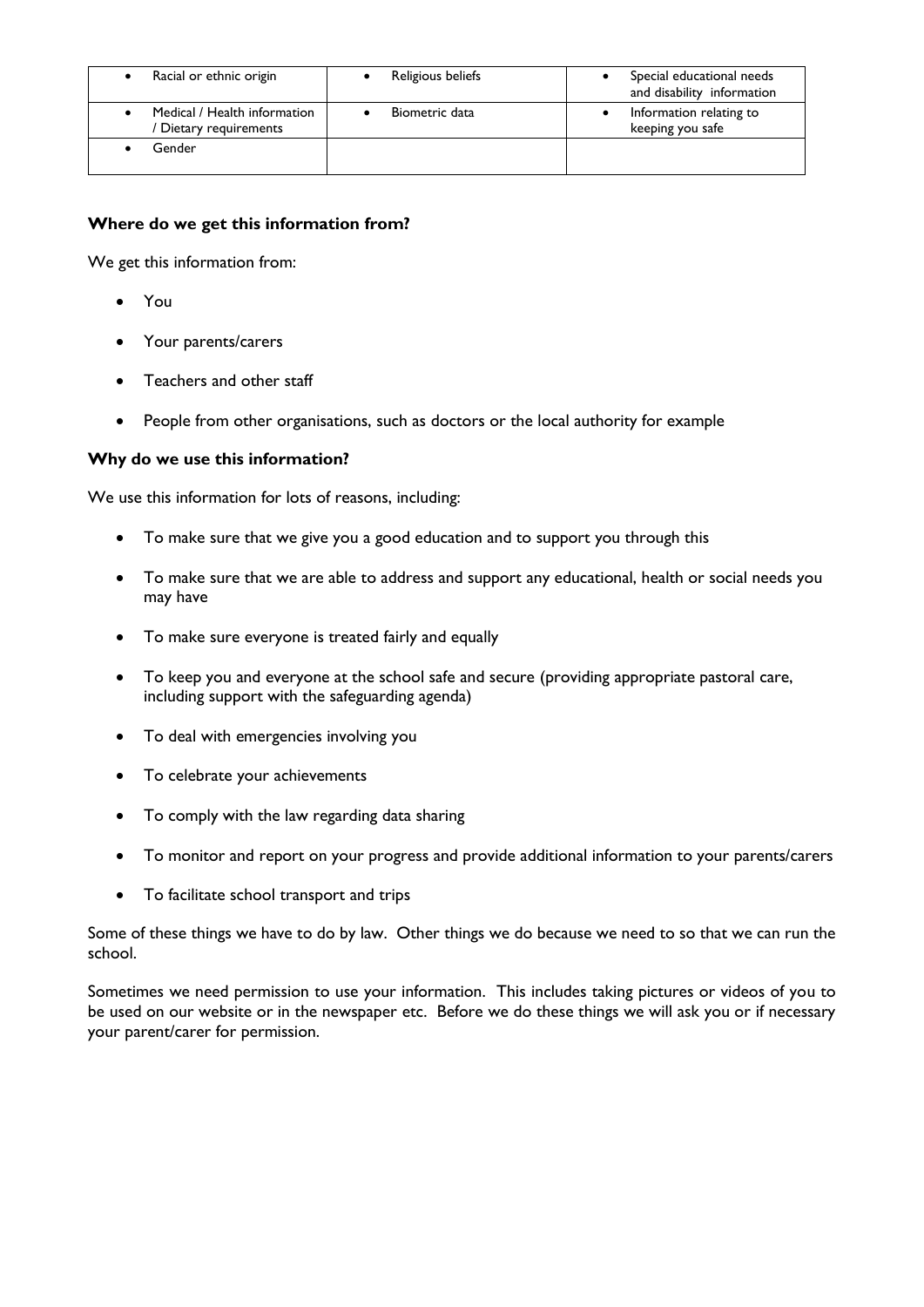## **Why do we use special category personal data?**

We may need to use the information about you which is special (mentioned above) where there is a specific interest to do so for example health and social care purposes or to provide you with equal opportunities and treatment. We will also use this information where you have given us permission to do so.

There may also be circumstances where we need to use your information in relation to legal claims, or to protect your vital interests and where you are unable to provide your consent.

#### **How long will we hold information in relation to our pupils?**

We will hold information relating to you only for as long as necessary. How long we need to hold on to any information will depend on the type of information. Where you change school we will usually pass your information to your new school. For further details, please see our Retention & Destruction Policy.

#### **Who will we share pupil information with?**

We may share information about you with:

- Other schools or educational institutions you may attend or require support from Local Authorities, to assist them in the exercise of their responsibilities in relation to education and training, youth support and safeguarding purposes *(Children's Act/Education Act/Education Regulations)*
- The Department for Education and/ or Education Skills Funding Agency as required by the law *(We share pupils' data with the Department for Education (DfE) on a statutory basis. This data sharing underpins school funding and educational attainment policy and monitoring. We are required to share information about our pupils with the DfE under regulation 5 of The Education (Information about Individual Pupils) (England) Regulations 2013).*

*To find out more about the data collection requirements placed on us by the Department for Education (for example; via the school census), go to<https://www.gov.uk/education/datacollection-and-censuses-for-schools>*

*To find out more about the National Pupil Database (NPD), go to [https://www.gov.uk/government/publications/nationalpupil-database](https://www.gov.uk/government/publications/nationalpupil-database-user-guide-and-supporting-information)[user-guide-and-supporting-information](https://www.gov.uk/government/publications/nationalpupil-database-user-guide-and-supporting-information)*

- Contractors, to enable them to provide an effective service to the school, such as school meal providers or external tutors
- Assessment bodies, for example Examination Boards and Testing Agencies
- Public Health Bodies when mandated to do so

## **Keeping this information safe**

It is very important that only people who need to use your information can see it. The school keeps your information safe by:

- Ensuring that only authorised people have access to it
- It is transmitted in a safe and secure manner
- Ensuring we have internal policies and controls in place to ensure that personal data is not lost, accidentally destroyed, misused or disclosed, and is not accessed by anybody without the required permissions

#### **Your rights in relation to your information**

You can ask to see the information we hold about you. If you wish to do this, you should contact:

DPO Karen Rich [dpo@ololcatholicmat.co.uk](mailto:dpo@ololcatholicmat.co.uk)